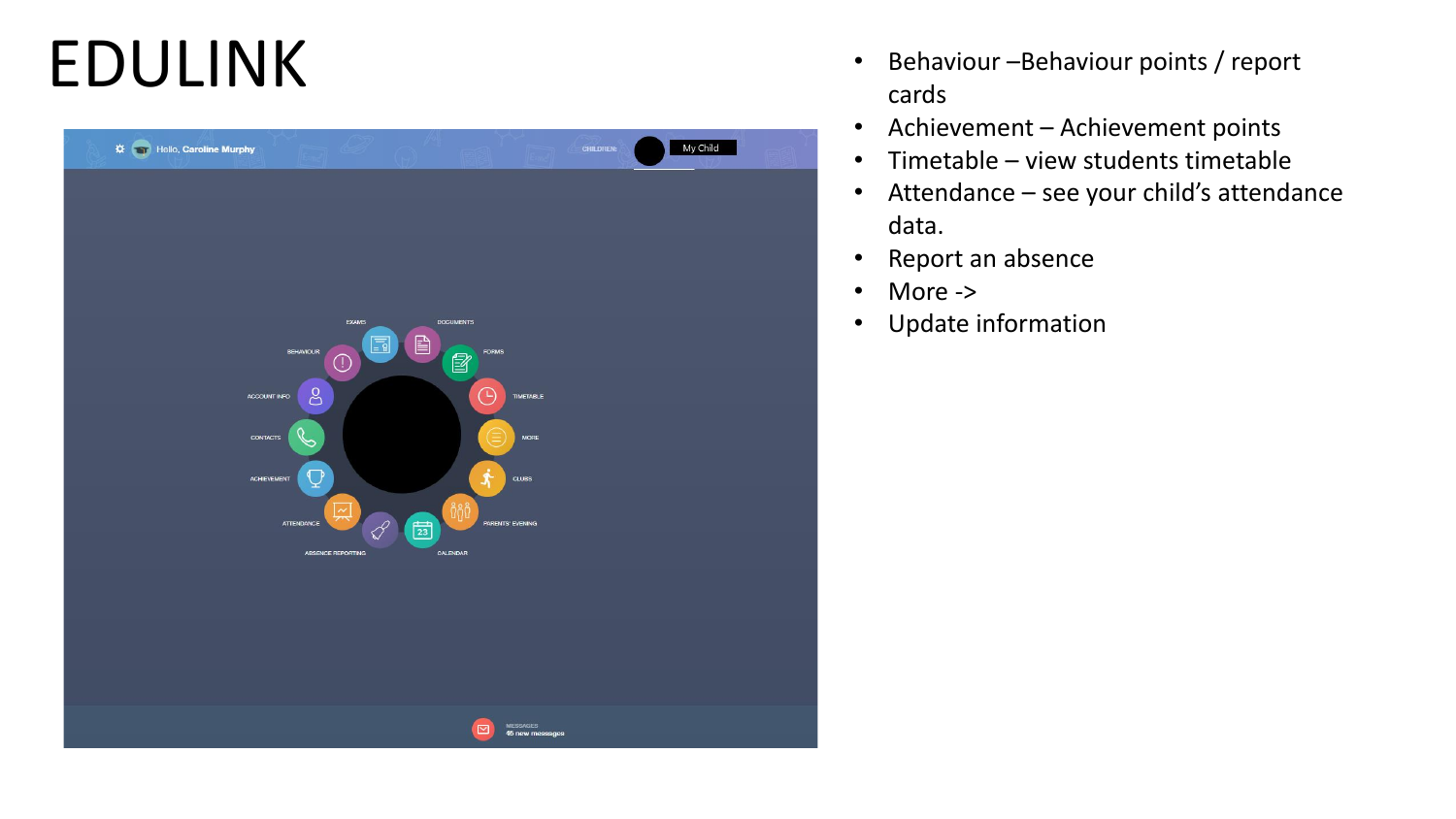## **Edulink Update Parent Consents / Medical / Ethnicity information/Adding new contacts**

**Logging on from a PC Click More then click update information Then you can select the student on the left menu**



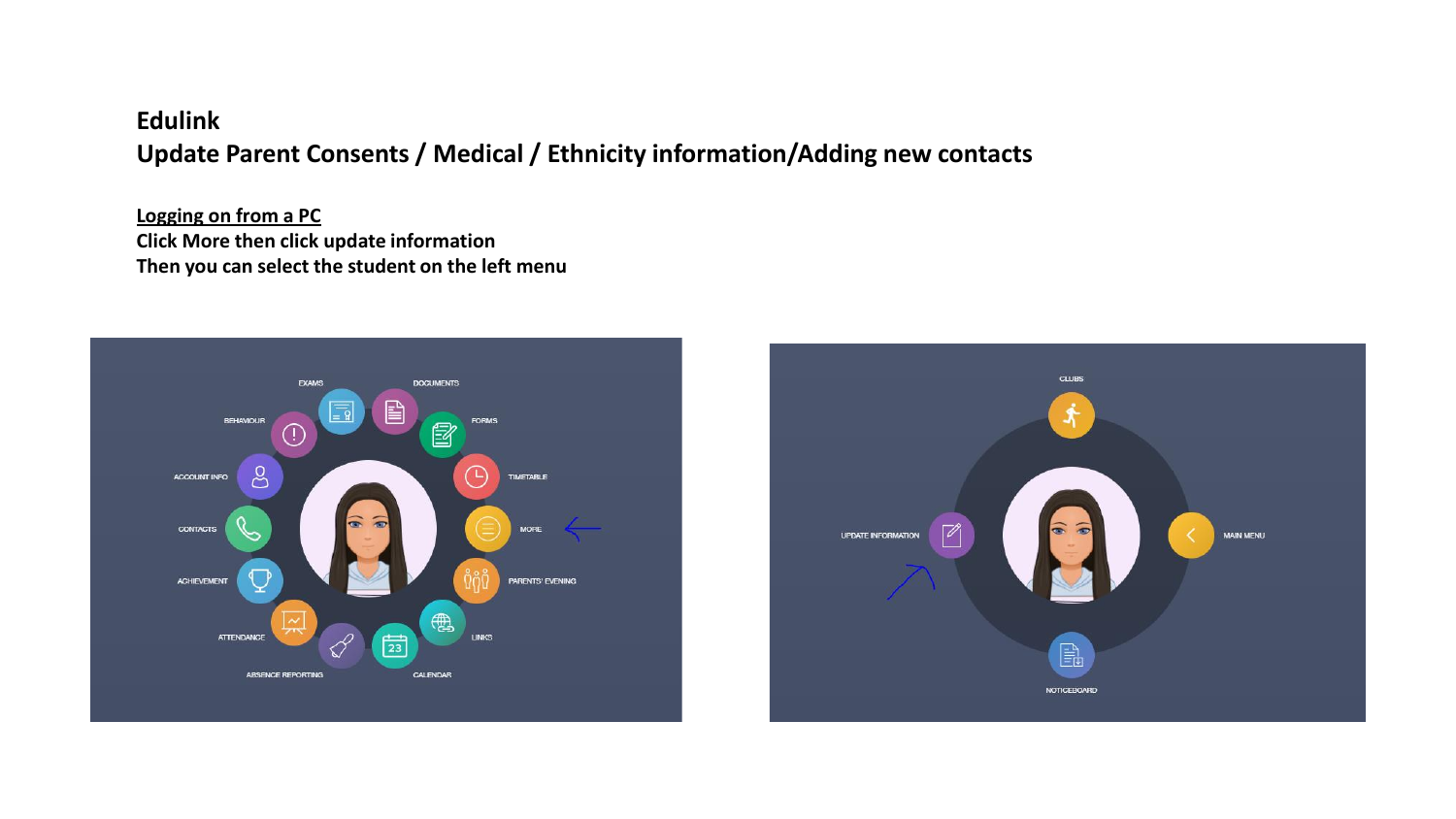You can toggle between yourself and child on the left of the screen. Click yourself to update your information Click on the child to update their info including adding new contacts/medical info/parent consents

| Caroline Murphy | Basic<br>Title                                                                                                                                                                                                                        |                                                                                                                                                                                                                                                                                                                                                                                                                                                                | Caroline Murphy | Basic<br>Legal surname                                                                                                                                                                                                |                                                                                                                  |  |  |
|-----------------|---------------------------------------------------------------------------------------------------------------------------------------------------------------------------------------------------------------------------------------|----------------------------------------------------------------------------------------------------------------------------------------------------------------------------------------------------------------------------------------------------------------------------------------------------------------------------------------------------------------------------------------------------------------------------------------------------------------|-----------------|-----------------------------------------------------------------------------------------------------------------------------------------------------------------------------------------------------------------------|------------------------------------------------------------------------------------------------------------------|--|--|
| O<br>My Child   | Mrs                                                                                                                                                                                                                                   |                                                                                                                                                                                                                                                                                                                                                                                                                                                                | Child           | Murphy                                                                                                                                                                                                                |                                                                                                                  |  |  |
|                 | Preferred forename                                                                                                                                                                                                                    |                                                                                                                                                                                                                                                                                                                                                                                                                                                                |                 | Legal forename                                                                                                                                                                                                        |                                                                                                                  |  |  |
|                 | Caroline                                                                                                                                                                                                                              |                                                                                                                                                                                                                                                                                                                                                                                                                                                                |                 | Childs legal forename                                                                                                                                                                                                 |                                                                                                                  |  |  |
|                 | Preferred surname                                                                                                                                                                                                                     |                                                                                                                                                                                                                                                                                                                                                                                                                                                                |                 | Preferred forename                                                                                                                                                                                                    |                                                                                                                  |  |  |
|                 | Murphy                                                                                                                                                                                                                                |                                                                                                                                                                                                                                                                                                                                                                                                                                                                |                 | childs prefered name                                                                                                                                                                                                  |                                                                                                                  |  |  |
|                 | <b>Contact Details</b>                                                                                                                                                                                                                |                                                                                                                                                                                                                                                                                                                                                                                                                                                                |                 | Preferred surname                                                                                                                                                                                                     |                                                                                                                  |  |  |
|                 | Emails <sup>4</sup>                                                                                                                                                                                                                   |                                                                                                                                                                                                                                                                                                                                                                                                                                                                |                 | Murphy                                                                                                                                                                                                                |                                                                                                                  |  |  |
|                 | Address                                                                                                                                                                                                                               | Main Primary<br>Location                                                                                                                                                                                                                                                                                                                                                                                                                                       |                 | Date of birth                                                                                                                                                                                                         |                                                                                                                  |  |  |
|                 |                                                                                                                                                                                                                                       | $\checkmark$<br>$\boxed{\checkmark}$<br>曲<br>Home<br>$\mathcal{R}$                                                                                                                                                                                                                                                                                                                                                                                             |                 | <b>Security</b><br>The Contract<br>--                                                                                                                                                                                 |                                                                                                                  |  |  |
|                 | Telephones (+)                                                                                                                                                                                                                        |                                                                                                                                                                                                                                                                                                                                                                                                                                                                |                 | <b>Contact Details</b>                                                                                                                                                                                                |                                                                                                                  |  |  |
|                 | Number                                                                                                                                                                                                                                | Location<br>Main Primary                                                                                                                                                                                                                                                                                                                                                                                                                                       |                 | Emails <sup>(1)</sup>                                                                                                                                                                                                 |                                                                                                                  |  |  |
|                 |                                                                                                                                                                                                                                       | $\checkmark$<br>$\overline{\mathcal{L}}$<br>Mobile<br>會<br>$\sim$                                                                                                                                                                                                                                                                                                                                                                                              |                 | Address                                                                                                                                                                                                               | Main Primary<br>Location                                                                                         |  |  |
|                 |                                                                                                                                                                                                                                       | $\begin{array}{ccccccccccccccccc} \textbf{0} & \textbf{0} & \textbf{0} & \textbf{0} & \textbf{0} & \textbf{0} & \textbf{0} & \textbf{0} & \textbf{0} & \textbf{0} & \textbf{0} & \textbf{0} & \textbf{0} & \textbf{0} & \textbf{0} & \textbf{0} & \textbf{0} & \textbf{0} & \textbf{0} & \textbf{0} & \textbf{0} & \textbf{0} & \textbf{0} & \textbf{0} & \textbf{0} & \textbf{0} & \textbf{0} & \textbf{0} & \textbf{0} & \textbf{0}$<br>Work<br>$\mathbf{v}$ |                 | n C<br>@wernethschool.com<br>The Contractor                                                                                                                                                                           | $\sim$<br>$\begin{matrix} \mathcal{L} & \mathcal{L} \\ \mathcal{L} & \mathcal{L} \end{matrix}$<br>Home<br>$\psi$ |  |  |
|                 |                                                                                                                                                                                                                                       |                                                                                                                                                                                                                                                                                                                                                                                                                                                                |                 | Telephones (+)                                                                                                                                                                                                        |                                                                                                                  |  |  |
|                 |                                                                                                                                                                                                                                       | $\Box$<br>$\begin{array}{ccc} & & \bullet & \\ \hline \end{array}$<br>Home<br>$\mathcal{L}_{\mathcal{F}}$ .                                                                                                                                                                                                                                                                                                                                                    |                 | Number                                                                                                                                                                                                                | Main Primary<br>Location                                                                                         |  |  |
|                 | $-1 - 1 - 1$<br>General Data Protection Regulation 2018: The school has a duty to protect this information and to keep it up to date. The school may be required to share some of the data with the Local Authority and with the DHE. | <b>SAVE</b>                                                                                                                                                                                                                                                                                                                                                                                                                                                    |                 | General Data Protection Regulation 2018: The school has a duty to protect this information and to keep it up to date. The school may be required to share some of the data with the Local Authority and with the DIE. |                                                                                                                  |  |  |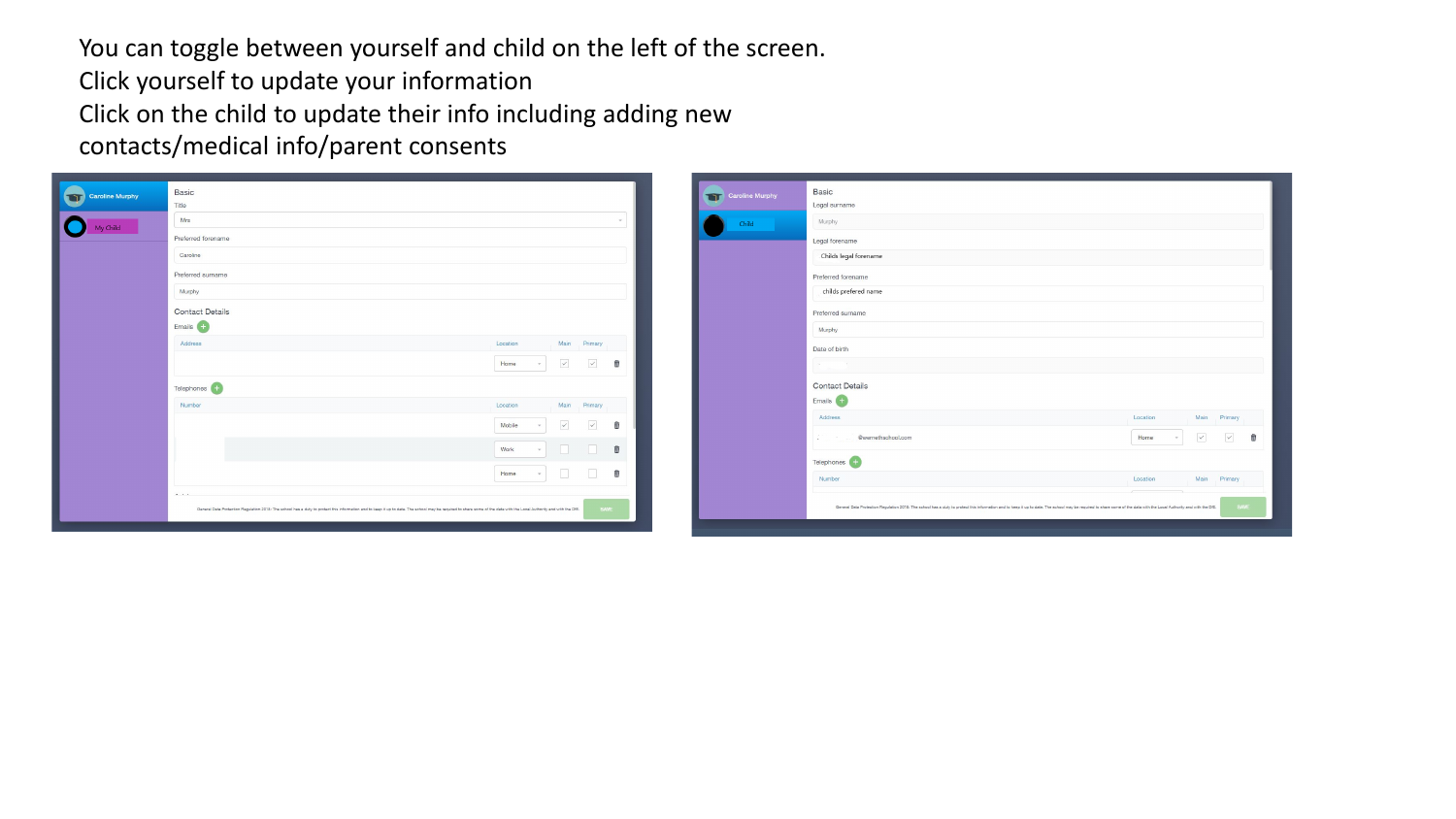The parent with PR1 can add new contacts, to add a new contact click on the green plus sign next to family/Contacts

| <b>Caroline Murphy</b> | Emails <b>CD</b>                                                                                                                                                                                                      |                      |                |                         |              |   |  |  |  |
|------------------------|-----------------------------------------------------------------------------------------------------------------------------------------------------------------------------------------------------------------------|----------------------|----------------|-------------------------|--------------|---|--|--|--|
|                        | Address                                                                                                                                                                                                               |                      | Location       | Main                    | Primary      |   |  |  |  |
| Child                  | @wernethschool.com                                                                                                                                                                                                    |                      | Home<br>$\;$   | $\overline{\checkmark}$ | $\checkmark$ | ŵ |  |  |  |
|                        | Telephones (                                                                                                                                                                                                          |                      |                |                         |              |   |  |  |  |
|                        | Number                                                                                                                                                                                                                |                      | Location       | Main                    | Primary      |   |  |  |  |
|                        | 016                                                                                                                                                                                                                   |                      | Home<br>$\sim$ | $\checkmark$            |              | 會 |  |  |  |
|                        | Family/Home<br>Family contacts                                                                                                                                                                                        |                      |                |                         |              |   |  |  |  |
|                        | Priority<br>Name                                                                                                                                                                                                      | Relationship         |                |                         | Phone        |   |  |  |  |
|                        | Caroline Murphy<br>1                                                                                                                                                                                                  | Mother               |                | $\sim$                  |              | ŵ |  |  |  |
|                        | $\Lambda$<br>$\,$<br><b>Aurphy</b>                                                                                                                                                                                    | Father               |                |                         | $\checkmark$ | Ù |  |  |  |
|                        | Addresses<br>Addresses +                                                                                                                                                                                              |                      |                |                         |              |   |  |  |  |
|                        | Location                                                                                                                                                                                                              | Addresses            |                |                         |              |   |  |  |  |
|                        | Home                                                                                                                                                                                                                  | Romiley<br>Stockport |                |                         | Move         | Ù |  |  |  |
|                        | General Data Protection Regulation 2018: The school has a duty to protect this information and to keep it up to date. The school may be required to share some of the data with the Local Authority and with the CHE. |                      |                |                         | SAVE         |   |  |  |  |

| <b>Ethan Murphy</b> | White - British                                                                                          |        |
|---------------------|----------------------------------------------------------------------------------------------------------|--------|
|                     | National identity                                                                                        |        |
|                     | $\overline{\phantom{a}}$                                                                                 |        |
|                     | Religion                                                                                                 |        |
|                     | Christian                                                                                                |        |
|                     | Home language                                                                                            |        |
|                     | $\sim$                                                                                                   | $\sim$ |
|                     | First language                                                                                           |        |
|                     | English                                                                                                  | v      |
|                     | Travel                                                                                                   |        |
|                     | Travel mode                                                                                              |        |
|                     | Walk                                                                                                     |        |
|                     | Route                                                                                                    |        |
|                     | $\sim$                                                                                                   |        |
|                     | Parental Consent                                                                                         |        |
|                     | Parental consents                                                                                        |        |
|                     | Biometric Consent, Internet Access, Photograph Student, Photographs-Internal use, Photographs-Marketing, |        |

Add other info about your child, we require the parental consents to be added.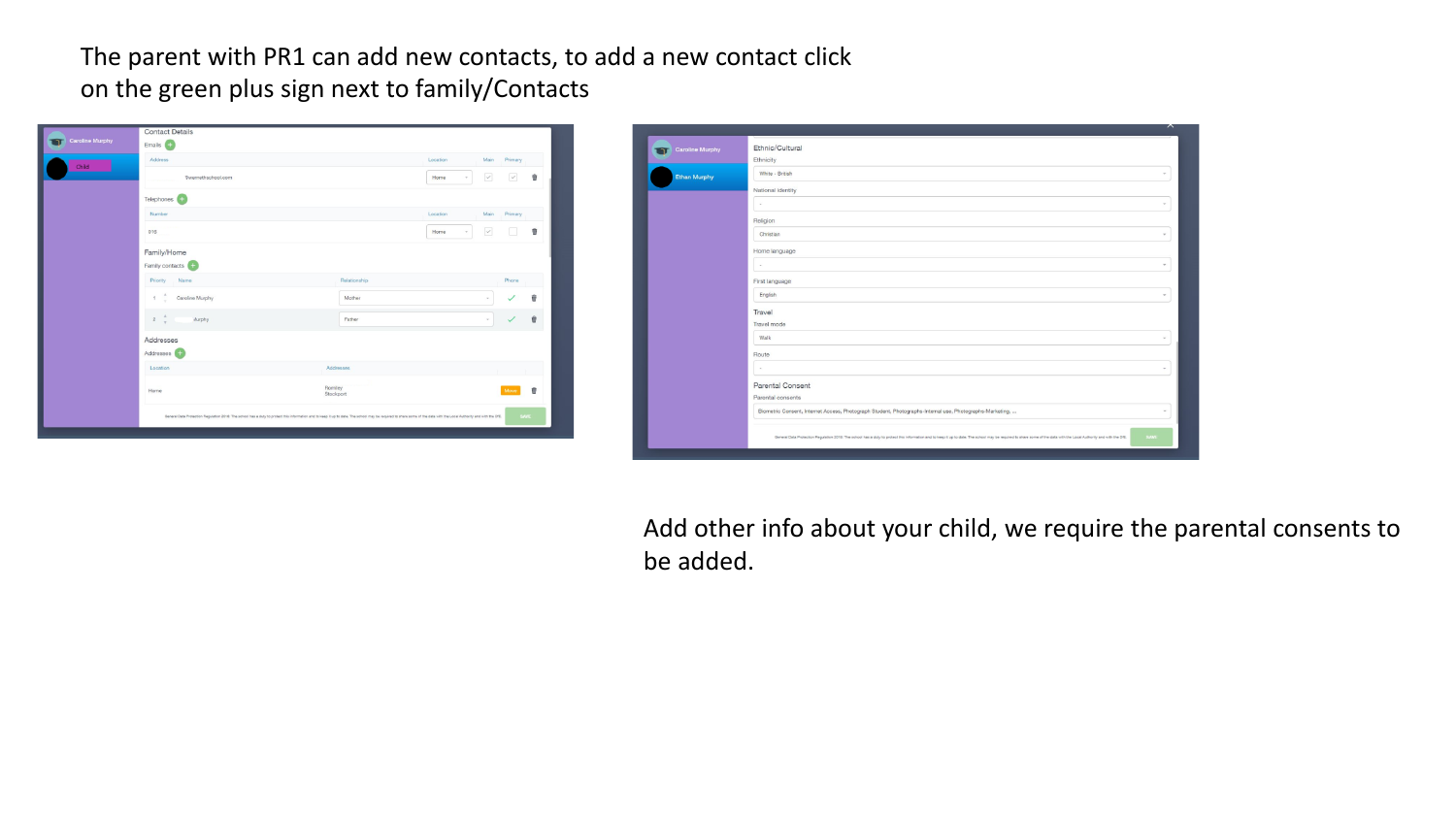## **Logging on from the App**

Click update information.

To switch to your child details to be edited click on the arrows, select the students name this will then display the page showing students details, scroll through the page you will see all the consents required.





When your name is showing this is to update you information only

When your child's name is showing this is too add consents/ medical info/add new contacts to the child